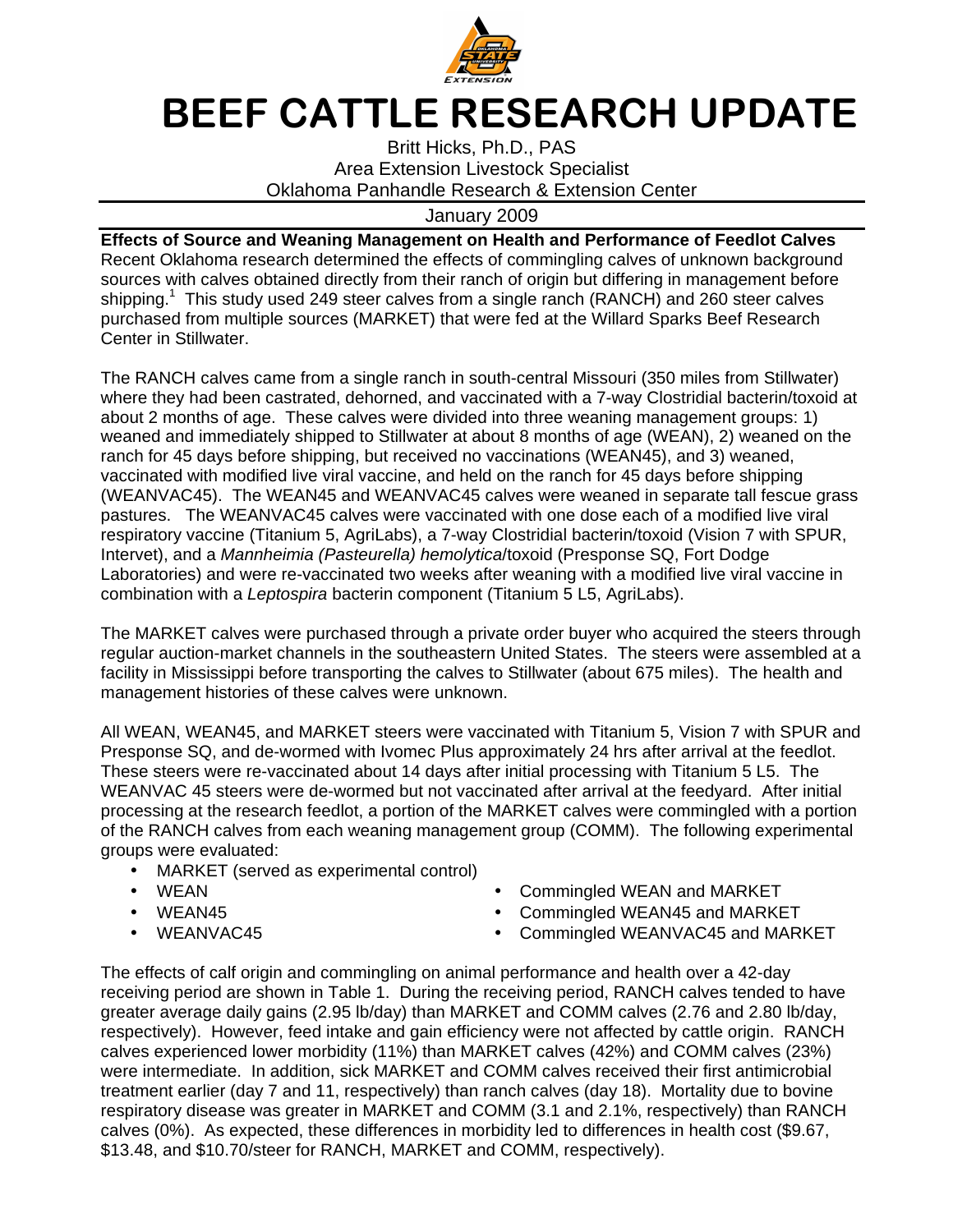| <b>Table 1.</b> Effects of calf origin/commingling on receiving performance and health. |                  |               |                    |         |  |  |  |  |
|-----------------------------------------------------------------------------------------|------------------|---------------|--------------------|---------|--|--|--|--|
| Item                                                                                    | <b>RANCH</b>     | <b>MARKET</b> | <b>COMM</b>        | P-value |  |  |  |  |
| Body Weight, Ib                                                                         |                  |               |                    |         |  |  |  |  |
| day 1                                                                                   | 534              | 498           | 516                | 0.28    |  |  |  |  |
| day $42$                                                                                | 642              | 633           | 635                | 0.06    |  |  |  |  |
| Performance, day 1 to 42                                                                |                  |               |                    |         |  |  |  |  |
| Daily Gain, Ib                                                                          | 2.95             | 2.76          | 2.80               | 0.06    |  |  |  |  |
| DM Intake, lb                                                                           | 16.10            | 15.85         | 16.03              | 0.85    |  |  |  |  |
| DM Intake, % of BW                                                                      | 2.51             | 2.50          | 2.53               | 0.91    |  |  |  |  |
| Gain:Feed                                                                               | 0.186            | 0.174         | 0.174              | 0.11    |  |  |  |  |
| Morbidity, %                                                                            | $11.1^a$         | $41.9^{b}$    | $22.6^\circ$       | < 0.001 |  |  |  |  |
| 1st treatment day                                                                       | $17.9^a$         | $7.2^b$       | 10.6 <sup>c</sup>  | 0.001   |  |  |  |  |
| Mortality, % respiratory                                                                | 0.0 <sup>a</sup> | $3.1^{b}$     | $2.1^{b}$          | 0.03    |  |  |  |  |
| Health Costs, \$/hd                                                                     | $9.67^{\circ}$   | $13.48^{b}$   | 10.70 <sup>b</sup> | 0.02    |  |  |  |  |
| Total Cost, \$/hd                                                                       | $57.89^{a}$      | $61.05^{b}$   | $57.73^{a}$        | 0.004   |  |  |  |  |
| Cost of Gain, \$/lb                                                                     | 0.64             | 0.76          | 0.69               | 0.22    |  |  |  |  |

**Table 1.** Effects of calf origin/commingling on receiving performance and health.

 $a,b,c$  Means within a row with different superscripts are different (P<0.05). Source: Step et al., 2008.

The effects of weaning management performance and health over a 42-day receiving period are shown in Table 2. MARKET, WEAN45, and WEANVAC45 calves consumed more feed than WEAN calves. However, daily gain and gain efficiency were not affected by weaning management. Morbidity was greater in MARKET (42%) and WEAN (35%) calves compared with WEAN45 (6%) and WEANVAC45 (10%) calves. In addition, MARKET calves were pulled and treated earlier in the receiving period (day 7) than WEAN and WEAN45 calves (day 13 and 18, respectively), while WEANVAC45 calves were intermediate (day 12). Mortality did not differ between treatments. Health costs were greater for MARKET and WEAN steers (\$13.54 and 13.24/hd, respectively) than WEAN45 or WEANVAC45 steers (\$8.30 and 8.93/hd, respectively).

**Table 2.** Effects of weaning management on receiving performance and health.

| Item                     | <b>MARKET</b>      | WEAN             | WEAN45            | WEANVAC45             | P-value |
|--------------------------|--------------------|------------------|-------------------|-----------------------|---------|
| Body Weight, lb          |                    |                  |                   |                       |         |
| day 1                    | 498 <sup>a</sup>   | 509 <sup>a</sup> | 498 <sup>a</sup>  | 567 <sup>b</sup>      | 0.01    |
| day 42                   | 635                | 637              | 642               | 637                   | 0.46    |
| Performance, day 1 to 42 |                    |                  |                   |                       |         |
| Daily Gain, Ib           | 2.76               | 2.84             | 2.84              | 2.93                  | 0.46    |
| DM Intake, lb            | $15.81^{a}$        | $15.10^{b}$      | $16.63^{\circ}$   | $16.49$ <sup>ac</sup> | < 0.001 |
| DM Intake, % of BW       | 2.50 <sup>a</sup>  | $2.38^{b}$       | 2.60 <sup>a</sup> | $2.59^{a}$            | < 0.001 |
| Gain:Feed                | 0.175              | 0.188            | 0.177             | 0.173                 | 0.17    |
| Morbidity, %             | 41.9 <sup>a</sup>  | $35.1^a$         | 5.9 <sup>b</sup>  | $9.5^{\circ}$         | < 0.001 |
| 1st treatment day        | 7.2 <sup>a</sup>   | $12.5^{b}$       | 18.0 <sup>b</sup> | 11.6 <sup>ab</sup>    | 0.004   |
| Mortality, % respiratory | 3.1                | 0.0              | 0.0               | 0.0                   | 0.16    |
| Health Costs, \$/hd      | $13.54^{a}$        | $13.24^{a}$      | 8.30 <sup>b</sup> | 8.93 <sup>b</sup>     | < 0.001 |
| Total Cost, \$/hd        | 61.03 <sup>a</sup> | $59.00^{b}$      | $57.81^{b}$       | $58.15^{b}$           | 0.009   |
| Cost of Gain, \$/lb      | 0.75               | 0.74             | 0.60              | 0.66                  | 0.07    |

Means within a row with different superscripts are different (P<0.05). Source: Step et al., 2008.

As would be expected, these data showed that MARKET steers exhibited greater morbidity rates than ranch-origin steers, while those in commingled pens exhibited intermediate morbidity rates. In addition, within commingled pens, MARKET steers had greater morbidity than RANCH steers. Furthermore, days to first treatment for respiratory disease were earlier in MARKET steers in commingled pens than for RANCH steers.

In summary, these researchers concluded that weaning calves on the ranch for 45 days (preconditioning) before transporting to a receiving facility results in improved health and performance and less health costs during the subsequent receiving and feeding period compared